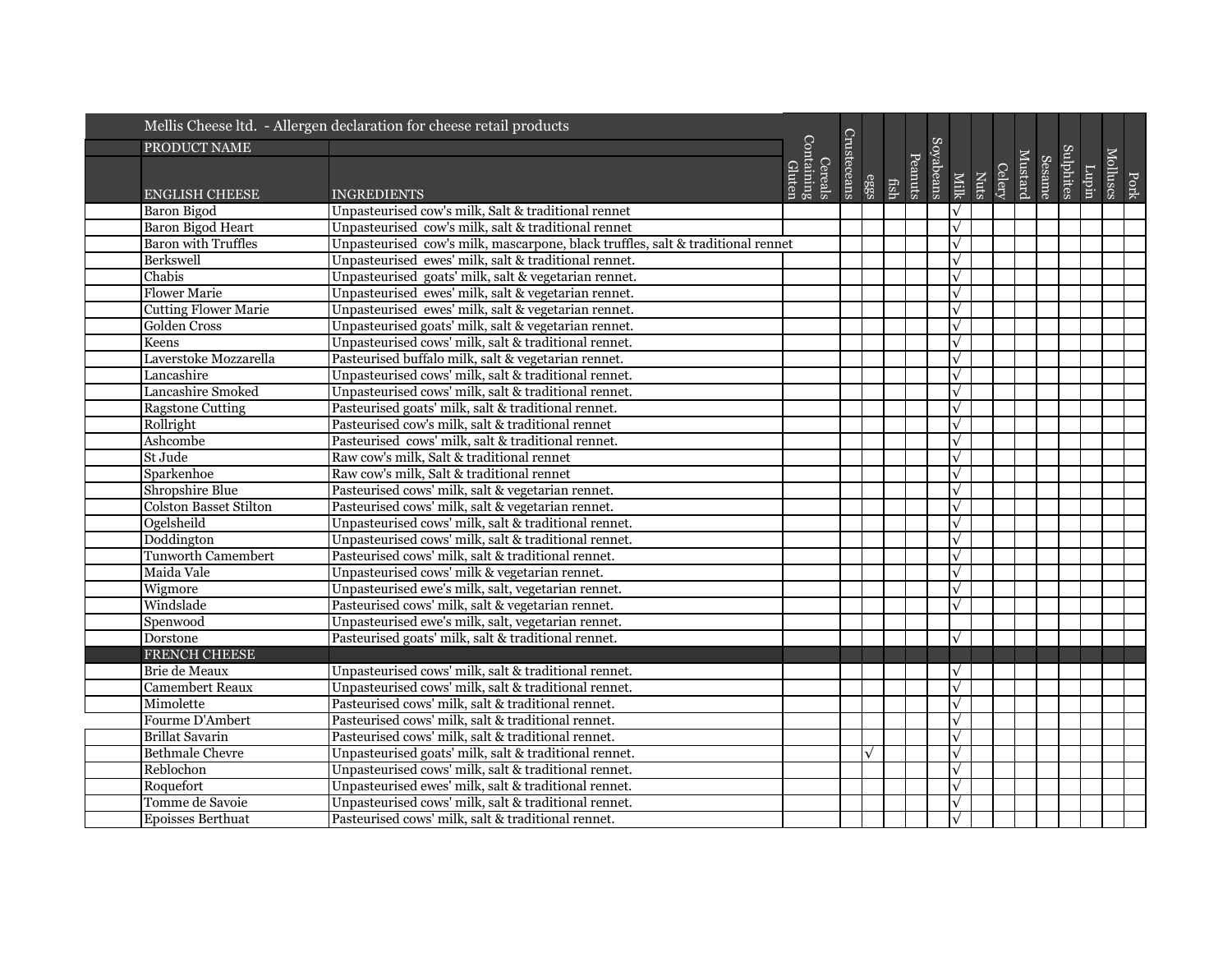| <b>Epoisses Coupe</b>  | Pasteurised cows' milk, salt & traditional rennet.                               |            |  | $\sqrt{ }$   |  |  |  |
|------------------------|----------------------------------------------------------------------------------|------------|--|--------------|--|--|--|
| Morbier                | Unpasteurised cows' milk, salt, vegetable ash & traditional rennet.              |            |  | $\sqrt{}$    |  |  |  |
| Ossau Iraty            | Pasteurised ewes' milk, salt & traditional rennet.                               |            |  | $\sqrt{}$    |  |  |  |
| Comte Aged             | Unpasteurised cows' milk, salt & traditional rennet.                             |            |  | $\sqrt{}$    |  |  |  |
| Selles sur Cher        | Unpasteurised goats' milk, salt & traditional rennet.                            |            |  | $\sqrt{}$    |  |  |  |
| <b>Petit Langres</b>   | Unpasteurised cows' milk, salt & traditional rennet.                             |            |  | $\sqrt{}$    |  |  |  |
| Petit Livarot          | Unpasteurised cows' milk, salt & traditional rennet.                             |            |  | $\sqrt{}$    |  |  |  |
| <b>Bleu</b> de Causses | Pasteurised cows' milk, salt & traditional rennet.                               |            |  | $\checkmark$ |  |  |  |
| Vacherin Baby          | Raw cows' milk, salt & traditional rennet.                                       |            |  | $\checkmark$ |  |  |  |
| Vacherin Mont d'Or     | Raw cows' milk, salt & traditional rennet.                                       |            |  | $\sqrt{}$    |  |  |  |
| Raclette Savoie        | Unpasteurised cows' milk, salt & traditional rennet.                             |            |  | $\sqrt{}$    |  |  |  |
| <b>IRISH CHEESE</b>    |                                                                                  |            |  |              |  |  |  |
| Gubbeen                | Pasteurised cows' milk, salt & traditional rennet.                               |            |  | $\sqrt{}$    |  |  |  |
| <b>Smoked Gubbeen</b>  | Pasteurised cows' milk, salt & traditional rennet.                               |            |  | $\sqrt{}$    |  |  |  |
| <b>Cashel Blue</b>     | Pasteurised cows' milk, salt & vegetarian rennet.                                |            |  | $\sqrt{}$    |  |  |  |
| St Tola                | Unpasteurised goats' milk, salt & traditional rennet.                            |            |  | $\sqrt{}$    |  |  |  |
| Killeen                | Pasteurised goats' milk, salt & traditional rennet.                              |            |  | $\sqrt{}$    |  |  |  |
| Cooleeney              | Pasteurised cows' milk, salt & vegetarian rennet.                                |            |  | $\sqrt{}$    |  |  |  |
| Durrus                 | Pasteurised cows' milk, salt & traditional rennet.                               |            |  | $\sqrt{}$    |  |  |  |
| <b>ITALIAN CHEESE</b>  |                                                                                  |            |  |              |  |  |  |
| Gorgonzola             | Pasteurised cows' milk, salt & traditional rennet.                               |            |  | $\checkmark$ |  |  |  |
| Organic Burrata        | Unpasteurised cows' milk, salt & traditional rennet.                             |            |  | $\sqrt{}$    |  |  |  |
| Moliterno al Tartufo   | Pasteurised ewes' milk, salt, black truffles & traditional rennet.               |            |  | $\checkmark$ |  |  |  |
| Parmigiano Reggiano    | Unpasteurised cows' milk, salt & traditional rennet.                             |            |  | $\sqrt{}$    |  |  |  |
| Pecorino Romano        | Unpasteurised ewes' milk, salt & traditional rennet.                             |            |  | $\sqrt{}$    |  |  |  |
| Taleggio               | Pasteurised cows' milk, salt & traditional rennet.                               |            |  | $\checkmark$ |  |  |  |
| <b>SCOTTISH CHEESE</b> |                                                                                  |            |  |              |  |  |  |
| Anster                 | Unpasteurised cows' milk, salt & traditional rennet.                             |            |  | $\checkmark$ |  |  |  |
| <b>Red Anster</b>      | Unpasteurised cows' milk, salt & traditional rennet.                             |            |  | $\sqrt{}$    |  |  |  |
| Ardmore                | Unpasteurised cows' milk, salt & traditional rennet.                             |            |  | $\sqrt{}$    |  |  |  |
| Kintyre Cheddar        | Pasteurised cows' milk, salt & vegetarian rennet.                                |            |  | $\checkmark$ |  |  |  |
| Isle of Mull           | Unpasteurised cows' milk, salt & traditional rennet.                             |            |  | $\checkmark$ |  |  |  |
| Lanark Blue            | Unpasteurised ewes' milk, wheat, salt & vegetarian rennet.                       | $\sqrt{ }$ |  | $\sqrt{}$    |  |  |  |
| Loch Arthur            | Unpasteurised organic cows' milk, salt & vegetarian rennet.                      |            |  | $\sqrt{}$    |  |  |  |
| Laganory               | Unpasteurised organic cows' milk, salt & vegetarian rennet.                      |            |  | $\checkmark$ |  |  |  |
| Lairigru               | Unpasteurised cows' milk, salt & traditional rennet.                             |            |  | $\sqrt{}$    |  |  |  |
| Connage Gouda          | Pasteurised cows' milk, salt & vegetarian rennet.                                |            |  | $\sqrt{}$    |  |  |  |
| Old Lochnagar          | Unpasteurised cows' milk, salt & traditional rennet.                             |            |  | $\sqrt{}$    |  |  |  |
| Clava Brie             | Pasteurised cows' milk, salt & vegetarian rennet.                                |            |  | $\checkmark$ |  |  |  |
| <b>Auld Reekie</b>     | Unpasteurised cows' milk, salt & traditional rennet.                             |            |  | $\sqrt{}$    |  |  |  |
| Corra Linn             | Unpasteurised ewes' milk, salt & traditional rennet.                             |            |  | $\checkmark$ |  |  |  |
|                        | St Andrews Farmhouse Chedda Unpasteurised cows' milk, salt & traditional rennet. |            |  | $\sqrt{}$    |  |  |  |
| <b>Bonnington Linn</b> | Unpasteurised goat' milk, salt & traditional rennet.                             |            |  | $\checkmark$ |  |  |  |
| Hebridean Blue         | Unpasteurised cows' milk, salt & traditional rennet.                             |            |  | $\checkmark$ |  |  |  |
|                        |                                                                                  |            |  |              |  |  |  |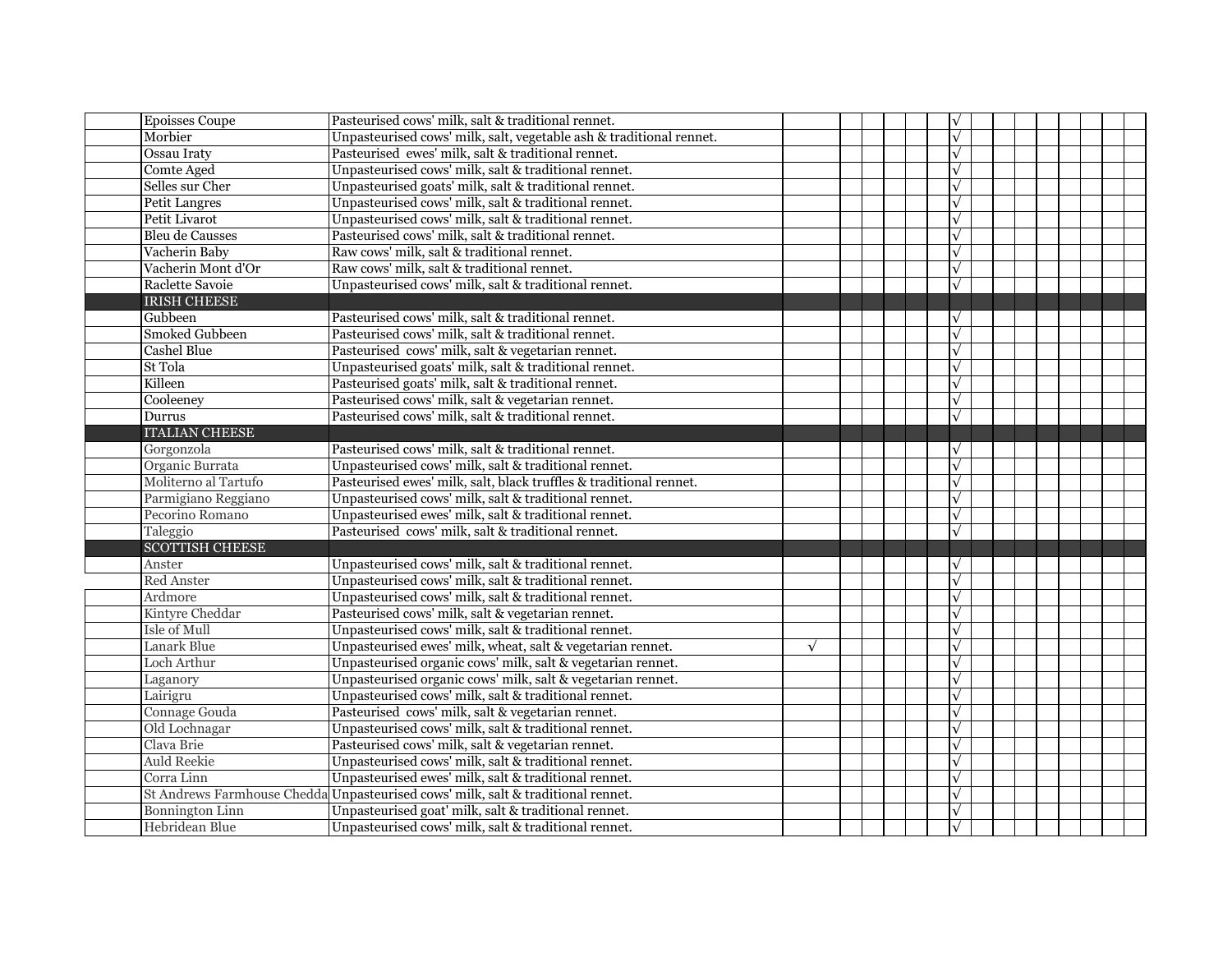| Elrick Log                                 | Unpasteurised goat' milk, salt & traditional rennet.      |  |           |  | $\sqrt{}$  |  |                           |            |
|--------------------------------------------|-----------------------------------------------------------|--|-----------|--|------------|--|---------------------------|------------|
| Bonnet                                     | Pasteurised goats' milk, salt & vegetarian rennet.        |  |           |  | $\sqrt{ }$ |  |                           |            |
| Sir Lancelot                               | Unpasteurised ewes' milk, salt & traditional rennet.      |  |           |  | $\sqrt{ }$ |  |                           |            |
| Scottish Goat Curd                         | Pasteurised goat' milk, salt & vegetarian rennet.         |  |           |  | $\sqrt{}$  |  |                           |            |
| Westray Wife                               | Pasteurised organic cows' milk, salt & vegetarian rennet. |  |           |  | $\sqrt{}$  |  |                           |            |
| <b>SPANISH CHEESE</b>                      |                                                           |  |           |  |            |  |                           |            |
| Valdeon                                    | Pasteurised goats', cows' milk, salt & traditional rennet |  |           |  |            |  |                           |            |
| Murcia                                     | Pasteurised goats' milk, salt & traditional rennet, egg   |  | $\sqrt{}$ |  | $\sqrt{}$  |  |                           |            |
| Moluengo                                   | Unpasteurised goat's milk, salt & traditional rennet.     |  |           |  | $\sqrt{}$  |  |                           |            |
| Manchego                                   | Unpasteurised ewes' milk, salt & traditional rennet.      |  | $\sqrt{}$ |  | $\sqrt{}$  |  |                           |            |
| Humo                                       | Unpasteurised ewes' milk, salt & traditional rennet.      |  |           |  | $\sqrt{}$  |  |                           |            |
| Mahon                                      | Unpasteurised cows' milk, salt & traditional rennet.      |  |           |  | $\sqrt{}$  |  |                           |            |
| <b>DUTCH CHEESE</b>                        |                                                           |  |           |  |            |  |                           |            |
| Landana 500                                | Pasteurised cows' milk, salt & traditional rennet.        |  |           |  | $\sqrt{ }$ |  |                           |            |
| Prima Donna                                | Pasteurised cows' milk, salt, egg & traditional rennet.   |  | $\sqrt{}$ |  | $\sqrt{}$  |  |                           |            |
| Lanadana Rosso                             | Pasteurised goats' milk, salt & vegetarian rennet.        |  |           |  | $\sqrt{}$  |  |                           |            |
| SWISS/AUSTRIAN CHEESE                      |                                                           |  |           |  |            |  |                           |            |
| Alp Blossom                                | Unpasteurised cows' milk, salt & traditional rennet.      |  |           |  | $\sqrt{}$  |  |                           |            |
| Gruyere 15 Month                           | Raw cows' milk, salt & traditional rennet.                |  |           |  | $\sqrt{2}$ |  |                           |            |
| Tete de Moine                              | Raw cows' milk, salt & vegetarian rennet.                 |  |           |  | $\sqrt{}$  |  |                           |            |
| <b>FRUIT CHEESE</b>                        |                                                           |  |           |  |            |  |                           |            |
| Quince                                     | Quince & sugar                                            |  |           |  |            |  | $\sqrt{}$                 |            |
| <b>CHARCUTERIE</b>                         |                                                           |  |           |  |            |  |                           |            |
|                                            |                                                           |  |           |  |            |  |                           |            |
| Pancetta Rigatone                          | Pork, salt                                                |  |           |  |            |  | $\checkmark$              | $\sqrt{ }$ |
| <b>Bresaola</b>                            | Beef, Salt                                                |  |           |  |            |  | $\sqrt{}$                 |            |
| Parma Ham                                  | Pork, salt                                                |  |           |  |            |  |                           | $\sqrt{}$  |
| Felino                                     | Pork, salt                                                |  |           |  |            |  | $\checkmark$              | $\sqrt{}$  |
| Finnochiona Puntarella                     | Pork, salt                                                |  |           |  |            |  | $\sqrt{}$                 | $\sqrt{}$  |
| Milano                                     | Pork, salt                                                |  |           |  |            |  | $\sqrt{}$                 | $\sqrt{}$  |
| Salame Toscano                             | Pork, salt                                                |  |           |  |            |  | $\sqrt{}$                 | $\sqrt{ }$ |
| Capocollo                                  | Pork, salt                                                |  |           |  |            |  | $\sqrt{}$                 | $\sqrt{}$  |
| Salamino Tartufo                           | Pork, salt & truffles                                     |  |           |  |            |  | $\sqrt{}$                 | $\sqrt{}$  |
| Salamino Finnochiona                       | Pork, salt & fennel seeds                                 |  |           |  |            |  | $\sqrt{}$                 | $\sqrt{ }$ |
| Salamino Piccante                          | Pork, salt                                                |  |           |  |            |  | $\checkmark$              | $\sqrt{}$  |
| Salamino Toscano                           | Pork, salt, White Wine                                    |  |           |  |            |  | $\sqrt{}$                 | $\sqrt{}$  |
| Prosciutto di Parma                        | Pork, salt                                                |  |           |  |            |  | $\sqrt{}$                 | $\sqrt{}$  |
| Serrano Reserva                            | Pork, salt                                                |  |           |  |            |  | $\sqrt{}$                 | $\sqrt{ }$ |
| Chorizo U-Shaped                           | Pork, salt                                                |  |           |  |            |  | $\sqrt{}$                 | $\sqrt{}$  |
| Chorizo Black Garlic                       | Pork, salt & black garlic                                 |  |           |  |            |  | $\sqrt{}$                 | $\sqrt{ }$ |
| Chorizo U-shaped (Spicy)                   | Pork, salt                                                |  |           |  | $\sqrt{ }$ |  | $\sqrt{}$                 | $\sqrt{ }$ |
| Great Glen Scottish Salami                 | Pork, salt                                                |  |           |  |            |  | $\sqrt{}$                 | $\sqrt{ }$ |
| Great Glen Venison Salami<br>Chorizo Cular | Venison, Salt, Peppercorns<br>Pork, salt                  |  |           |  |            |  | $\sqrt{}$<br>$\checkmark$ |            |